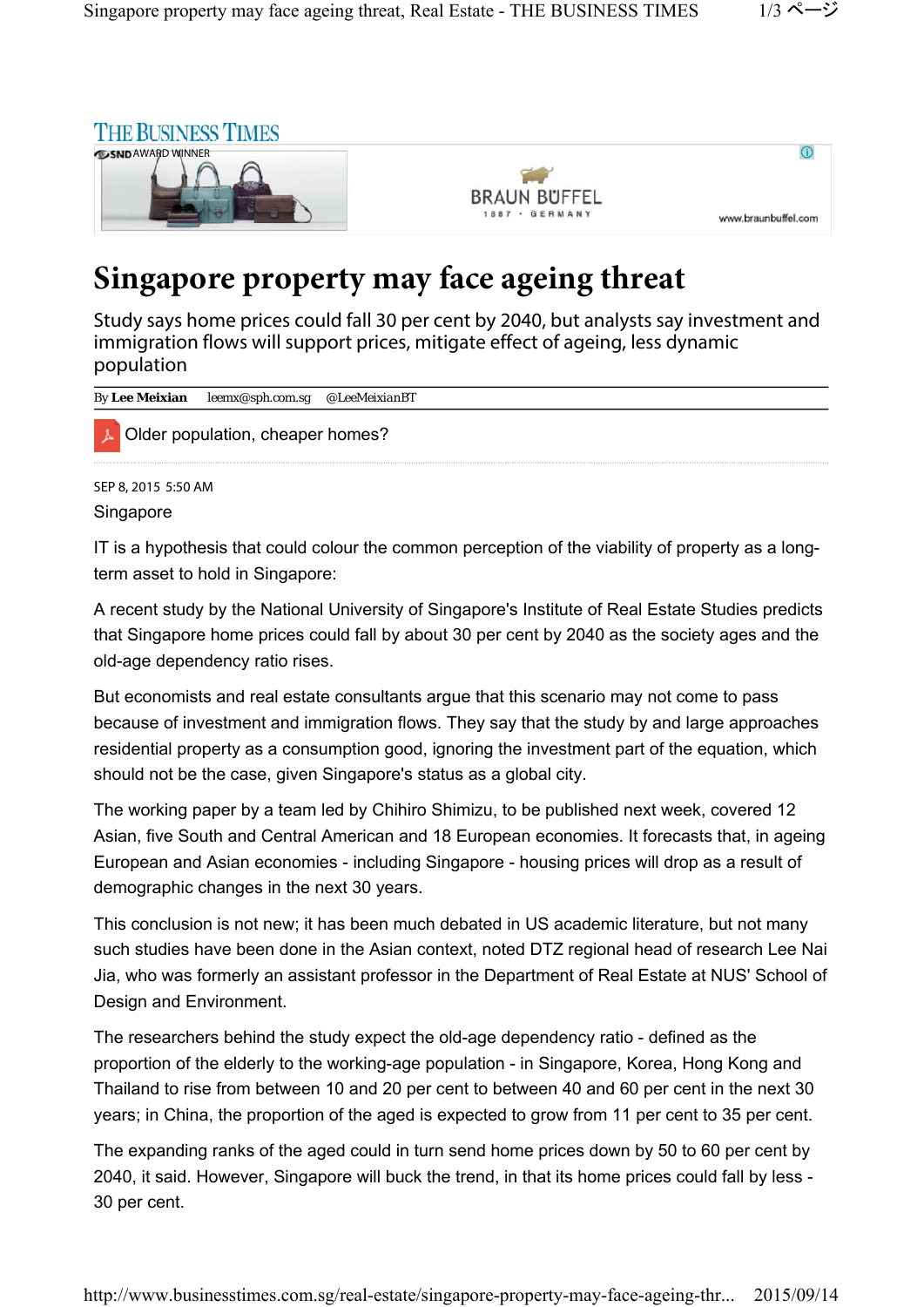The reason for this disparity comes from the study's assumption that the populations in other countries would stay somewhat stagnant, while Singapore's total population is expected to grow 36 per cent from 2010 to 2040, culminating in a population of 6.9 million - the figure used by the Singapore government for infrastructure planning purposes.

The projected growth in Singapore's population would have the effect of offsetting some of the housing demand lost from a more aged population, it said.

While the study focused primarily on Japan, where the population is greying and declining faster than anywhere else, it found that the empirical model continues to yield similar trends when extrapolated to other countries.

The paper explained that working-age people tend to trigger demand for housing because they typically build up assets during their prime years, and then consume their savings when they enter their senior years.

"During the asset-formation period, housing assets are considered to be a safe asset for people since they lose little value due to inflation, compared with savings. Houses may eventually be passed onto one's offspring or sold and the profits allocated to expenses in one's old age."

It added: "In an economy comprising these two generations, if life expectancy continues to increase without the social welfare system developing to accommodate it, working-age people will act to reduce their current consumption in preparation for post-retirement life."

This is how a longer life expectancy can cause a fall in the consumption level of society as a whole; in addition, because the elderly depend on those who work for a living, a larger elderly population would make the overall economy less active.

DBS economist Irvin Seah said the research debunks the misconception that property prices are a one-way bet: "That assumption essentially forgets that demographics do have a significant impact and can eventually take a toll on residential prices."

But other observers believe that immigration and offshore demand will create new demand to fill the gap left behind by the aged. (In fact, the report recommends that Japan start accepting more immigrants to arrest price declines.)

Mizuho economist Vishnu Varathan said the report under-accounts for Singapore's position as an investment hotspot. He added that Singapore does not have very many cheaper housing alternatives such as cheaper rural farmland, so prices will tend to be stickier and better supported.

He also pointed out that it is slightly tricky to predict where the dependency ratio will be in 30 years because a large part of Singapore's population is inorganic.

Permanent residents and non-residents make up about two-fifths - nearly half - of Singapore's population, for instance, which makes simple extrapolation from the current population make-up difficult.